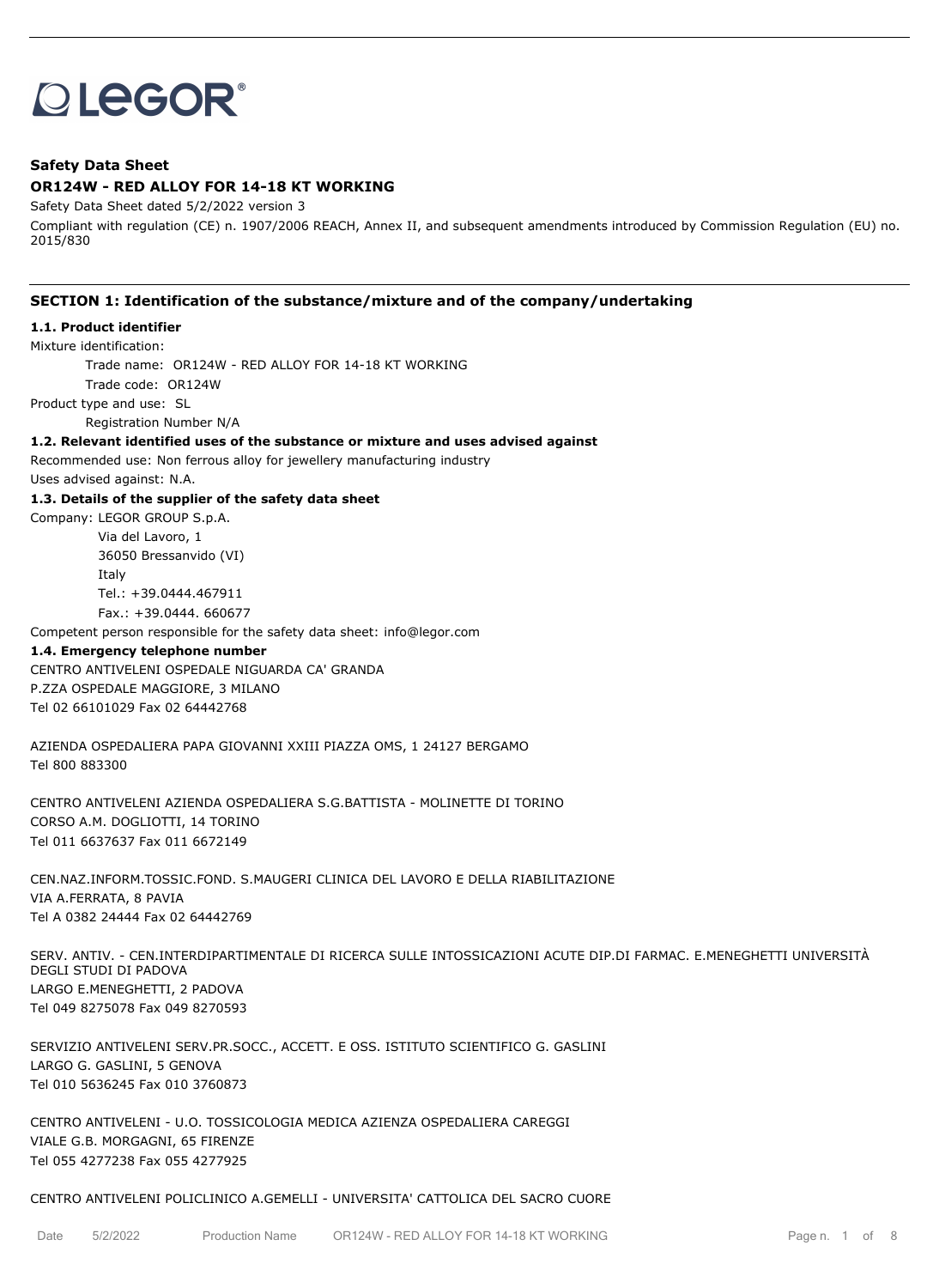CENTRO ANTIVELENI - ISTITUTO DI ANESTESIOLOGIA E RIANIMAZIONE UNIVERSITÀ DEGLI STUDI DI ROMA LA SAPIENZA VIALE DEL POLICLINICO, 155 ROMA Tel 06 49970698 Fax 06 4461967

AZ. OSP. UNIV. FOGGIA V.LE LUIGI PINTO, 1 71122 FOGGIA Tel 0881 732326

CENTRO ANTIVELENI AZIENDA OSPEDALIERA A. CARDARELLI VIA CARDARELLI, 9 NAPOLI Tel 081 7472870 Fax 081 7472880

#### **SECTION 2: Hazards identification**

#### **2.1. Classification of the substance or mixture**

#### **Regulation (EC) n. 1272/2008 (CLP)**

0 The product is not classified as dangerous according to Regulation EC 1272/2008 (CLP).

Adverse physicochemical, human health and environmental effects:

No other hazards

# **2.2. Label elements**

The product is not classified as dangerous according to Regulation EC 1272/2008 (CLP).

# **Special provisions according to Annex XVII of REACH and subsequent amendments:**

None. **2.3. Other hazards**

No PBT Ingredients are present

Other Hazards: No other hazards

#### **SECTION 3: Composition/information on ingredients**

#### **3.1. Substances**

N.A.

**3.2. Mixtures**

Mixture identification: OR124W - RED ALLOY FOR 14-18 KT WORKING

#### **Hazardous components within the meaning of the CLP regulation and related classification:**

| Qty         | Name   | Ident. Numb.                             | Classification                                                     | <b>Registration Number</b> |
|-------------|--------|------------------------------------------|--------------------------------------------------------------------|----------------------------|
| $\geq 75\%$ | Copper | EC:231-159-6<br>Index:029-024-<br>$00-X$ | CAS: 7440-50-8 Substance with a Union workplace<br>exposure limit. |                            |
| $5 - 10 \%$ | Silver |                                          | CAS: 7440-22-4 Substance with a Union workplace<br>exposure limit. |                            |

#### **SECTION 4: First aid measures**

#### **4.1. Description of first aid measures**

In case of skin contact:

Wash with plenty of water and soap.

In case of eyes contact:

Wash immediately with water.

In case of Ingestion:

Do not induce vomiting, get medical attention showing the SDS and label hazardous.

In case of Inhalation:

Remove casualty to fresh air and keep warm and at rest.

# **4.2. Most important symptoms and effects, both acute and delayed**

N.A.

# **4.3. Indication of any immediate medical attention and special treatment needed**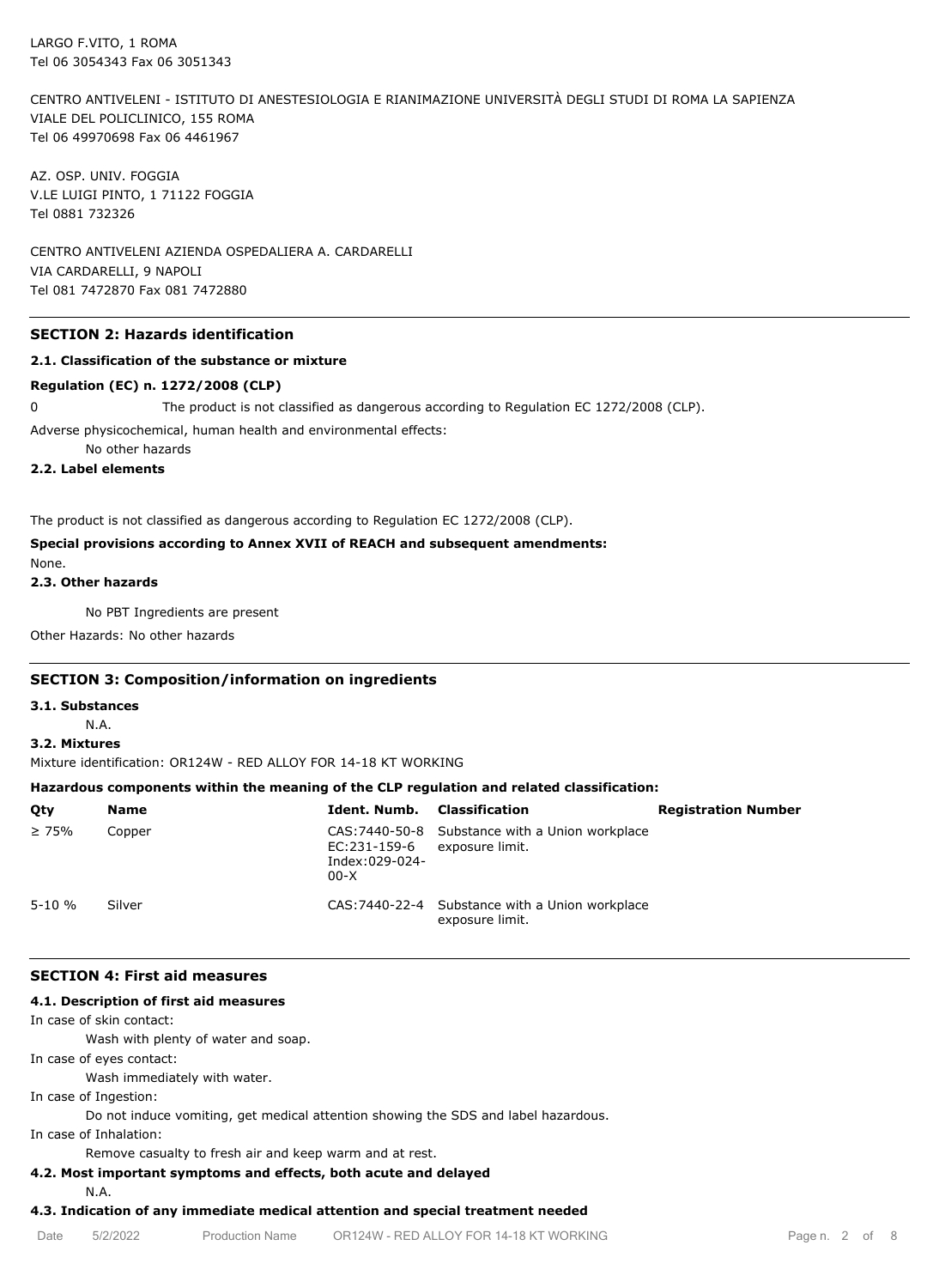#### **SECTION 5: Firefighting measures**

#### **5.1. Extinguishing media**

Suitable extinguishing media:

#### Water.

Carbon dioxide (CO2).

Extinguishing media which must not be used for safety reasons:

None in particular.

### **5.2. Special hazards arising from the substance or mixture**

Do not inhale explosion and combustion gases.

Burning produces heavy smoke.

# **5.3. Advice for firefighters**

Use suitable breathing apparatus .

Collect contaminated fire extinguishing water separately. This must not be discharged into drains.

Move undamaged containers from immediate hazard area if it can be done safely.

#### **SECTION 6: Accidental release measures**

#### **6.1. Personal precautions, protective equipment and emergency procedures**

Wear personal protection equipment.

Remove persons to safety.

See protective measures under point 7 and 8.

# **For emergency responders:**

Wear personal protection equipment.

# **6.2. Environmental precautions**

Do not allow to enter into soil/subsoil. Do not allow to enter into surface water or drains.

Retain contaminated washing water and dispose it.

In case of gas escape or of entry into waterways, soil or drains, inform the responsible authorities.

Suitable material for taking up: absorbing material, organic, sand

#### **6.3. Methods and material for containment and cleaning up**

Suitable material for taking up: absorbing material, organic, sand Wash with plenty of water.

#### **6.4. Reference to other sections**

See also section 8 and 13

#### **SECTION 7: Handling and storage**

#### **7.1. Precautions for safe handling**

Avoid contact with skin and eyes, inhalation of vapours and mists.

Do not eat or drink while working.

See also section 8 for recommended protective equipment.

#### **7.2. Conditions for safe storage, including any incompatibilities**

Incompatible materials:

None in particular.

Instructions as regards storage premises:

Adequately ventilated premises.

#### **7.3. Specific end use(s)**

Recommendation(s)

None in particular

Industrial sector specific solutions:

None in particular

#### **SECTION 8: Exposure controls/personal protection**

#### **8.1. Control parameters**

#### **Community Occupational Exposure Limits (OEL)**

|                          | <b>OEL</b><br>Tvpe | <b>Occupational Exposure Limit</b>                                   |
|--------------------------|--------------------|----------------------------------------------------------------------|
| Copper<br>CAS: 7440-50-8 |                    | ACGIH Long Term: 0.2 mg/m3<br>Fume, as Cu. Irr, GI, metal fume fever |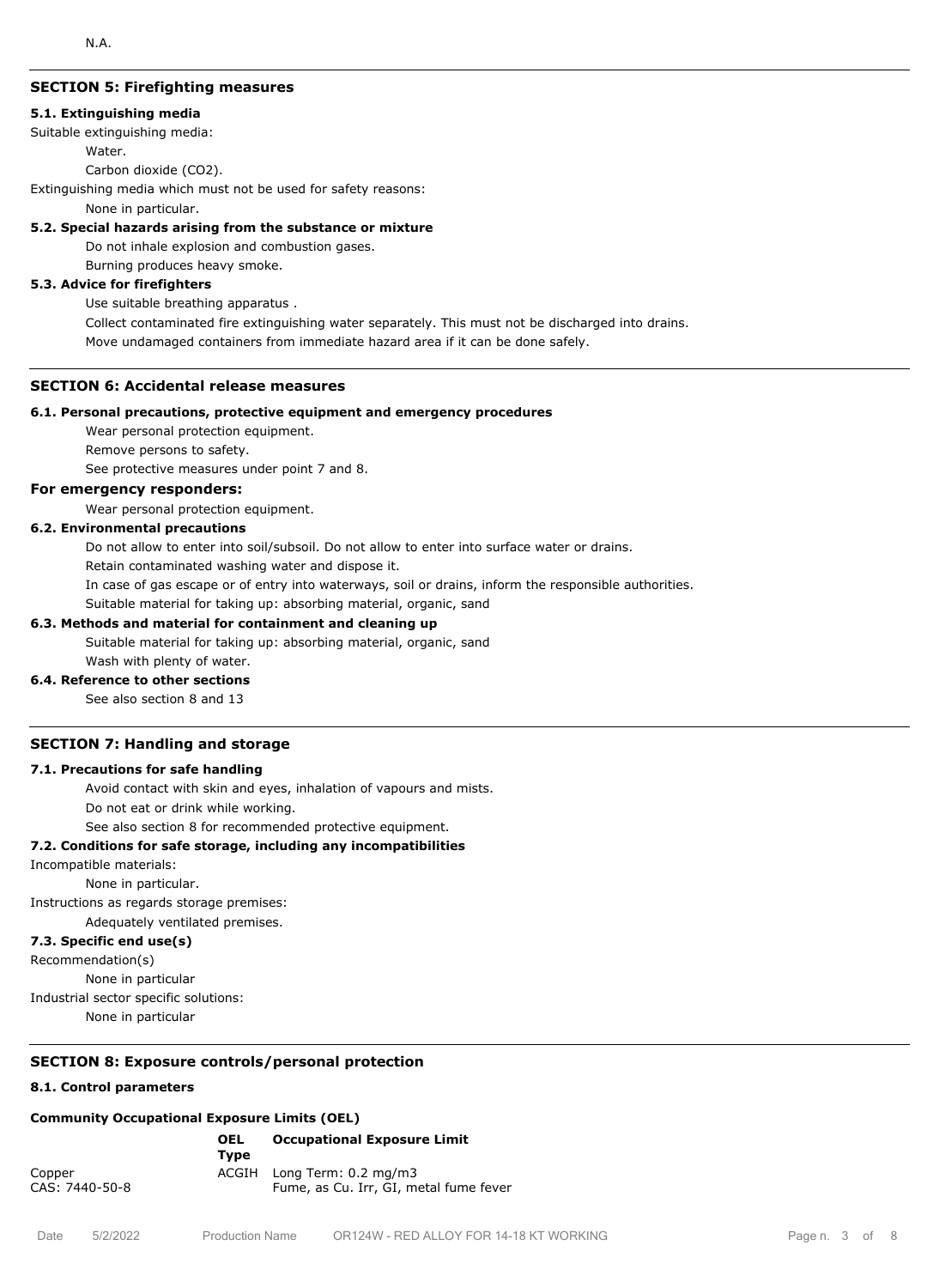|                                              |                                                                                                                    | $10119 + 11111 + 11197111$<br>Dusts and mists, as Cu. Irr, GI, metal fume fever                                |  |  |  |
|----------------------------------------------|--------------------------------------------------------------------------------------------------------------------|----------------------------------------------------------------------------------------------------------------|--|--|--|
| Silver<br>CAS: 7440-22-4                     | EU                                                                                                                 | Long Term: 0.1 mg/m3                                                                                           |  |  |  |
|                                              |                                                                                                                    | ACGIH Long Term: 0.1 mg/m3<br>Metal dust and fume. - Argyria                                                   |  |  |  |
|                                              |                                                                                                                    | ACGIH Long Term: 0.01 mg/m3<br>Soluble compounds, as Ag. - Argyria                                             |  |  |  |
| <b>Derived No Effect Level (DNEL) values</b> |                                                                                                                    |                                                                                                                |  |  |  |
| Copper<br>CAS: 7440-50-8                     | Exposure Route: Human Dermal; Exposure Frequency: Long Term, systemic effects<br>Worker Industry: 0.041 mg/kg      |                                                                                                                |  |  |  |
|                                              | Exposure Route: Human Inhalation; Exposure Frequency: Long Term, systemic effects<br>Worker Industry: 0.041 mg/kg  |                                                                                                                |  |  |  |
|                                              |                                                                                                                    | Exposure Route: Human Dermal; Exposure Frequency: Short Term, systemic effects<br>Worker Industry: 0.082 mg/kg |  |  |  |
|                                              | Exposure Route: Human Inhalation; Exposure Frequency: Short Term, systemic effects<br>Worker Industry: 0.082 mg/kg |                                                                                                                |  |  |  |
| 8.2. Exposure controls                       |                                                                                                                    |                                                                                                                |  |  |  |
| Eye protection:                              |                                                                                                                    |                                                                                                                |  |  |  |
|                                              |                                                                                                                    | Not needed for normal use. Anyway, operate according good working practices.                                   |  |  |  |
| Protection for skin:                         |                                                                                                                    |                                                                                                                |  |  |  |
|                                              |                                                                                                                    | No special precaution must be adopted for normal use.                                                          |  |  |  |
| Protection for hands:                        |                                                                                                                    |                                                                                                                |  |  |  |
| Not needed for normal use.                   |                                                                                                                    |                                                                                                                |  |  |  |
| Respiratory protection:                      |                                                                                                                    |                                                                                                                |  |  |  |
| N.A.                                         |                                                                                                                    |                                                                                                                |  |  |  |
| <b>Thermal Hazards:</b>                      |                                                                                                                    |                                                                                                                |  |  |  |
| N.A.                                         |                                                                                                                    |                                                                                                                |  |  |  |
| Environmental exposure controls:             |                                                                                                                    |                                                                                                                |  |  |  |
| N.A.                                         |                                                                                                                    |                                                                                                                |  |  |  |
| Hygienic and Technical measures              |                                                                                                                    |                                                                                                                |  |  |  |
| N.A.                                         |                                                                                                                    |                                                                                                                |  |  |  |

ACGIH Long Term: 1 mg/m3

### **SECTION 9: Physical and chemical properties**

**9.1. Information on basic physical and chemical properties Physical State:** Solid **Appearance and colour:** Pink-red grained alloy **Odour:** Odourless **Odour threshold:** N.A. **pH:** N.A. **Melting point / freezing point:** 1000 °C (1832 °F) **Initial boiling point and boiling range:** N.A. **Flash point:** > 93°C **Evaporation rate:** N.A. **Upper/lower flammability or explosive limits:** N.A. **Vapour density:** N.A. **Vapour pressure:** N.A. **Relative density:** N.A. **Solubility in water:** Unsoluble in water **Solubility in oil:** Unsoluble in organic solvents **Partition coefficient (n-octanol/water):** N.A. **Auto-ignition temperature:** N.A. **Decomposition temperature:** N.A. **Viscosity:** N.A. **Explosive properties:** N.A. **Oxidizing properties:** N.A. **Solid/gas flammability:** N.A. **9.2. Other information**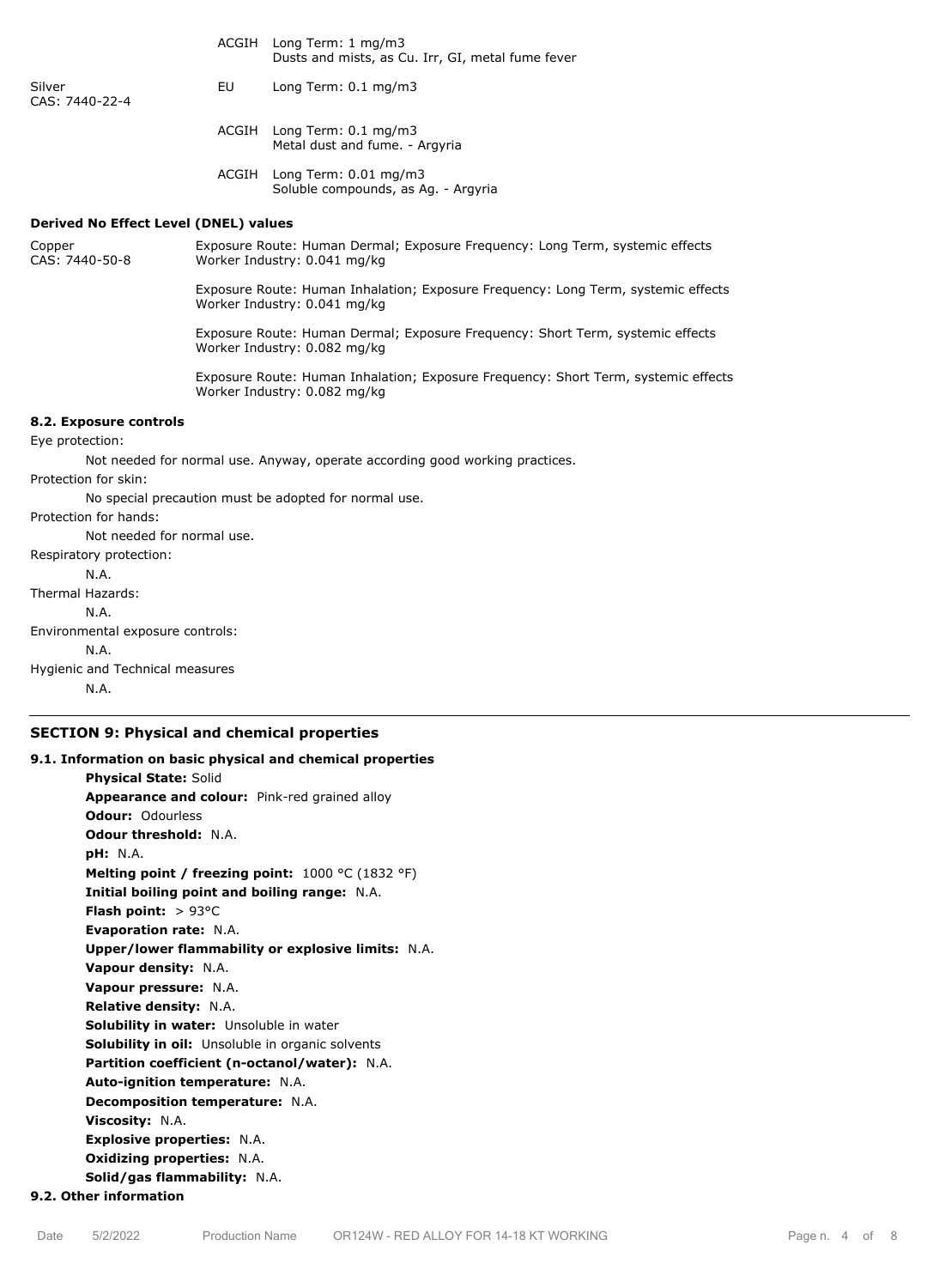**VOC** N.A. **Substance Groups relevant properties** N.A. **Miscibility:** N.A. **Conductivity:** N.A.

# **SECTION 10: Stability and reactivity**

#### **10.1. Reactivity**

Stable under normal conditions

- **10.2. Chemical stability** Data not available.
- **10.3. Possibility of hazardous reactions**
- None.
- **10.4. Conditions to avoid**

Stable under normal conditions.

**10.5. Incompatible materials**

- None in particular.
- **10.6. Hazardous decomposition products** None.

#### **SECTION 11: Toxicological information**

#### **11.1. Information on toxicological effects**

#### **Toxicological Information of the Preparation**

| a) acute toxicity  |                                      | Not classified                                                   |
|--------------------|--------------------------------------|------------------------------------------------------------------|
|                    |                                      | Based on available data, the classification criteria are not met |
|                    | b) skin corrosion/irritation         | Not classified                                                   |
|                    |                                      | Based on available data, the classification criteria are not met |
|                    | c) serious eye damage/irritation     | Not classified                                                   |
|                    |                                      | Based on available data, the classification criteria are not met |
|                    | d) respiratory or skin sensitisation | Not classified                                                   |
|                    |                                      | Based on available data, the classification criteria are not met |
|                    | e) germ cell mutagenicity            | Not classified                                                   |
|                    |                                      | Based on available data, the classification criteria are not met |
| f) carcinogenicity |                                      | Not classified                                                   |
|                    |                                      | Based on available data, the classification criteria are not met |
|                    | g) reproductive toxicity             | Not classified                                                   |
|                    |                                      | Based on available data, the classification criteria are not met |
|                    | h) STOT-single exposure              | Not classified                                                   |
|                    |                                      | Based on available data, the classification criteria are not met |
|                    | i) STOT-repeated exposure            | Not classified                                                   |
|                    |                                      | Based on available data, the classification criteria are not met |
|                    | j) aspiration hazard                 | Not classified                                                   |
|                    |                                      | Based on available data, the classification criteria are not met |
|                    |                                      |                                                                  |

#### **SECTION 12: Ecological information**

#### **12.1. Toxicity**

Adopt good working practices, so that the product is not released into the environment.

Eco-Toxicological Information:

# **List of Eco-Toxicological properties of the product**

Not classified for environmental hazards.

No data available for the product

# **12.2. Persistence and degradability**

N.A.

# **12.3. Bioaccumulative potential**

N.A.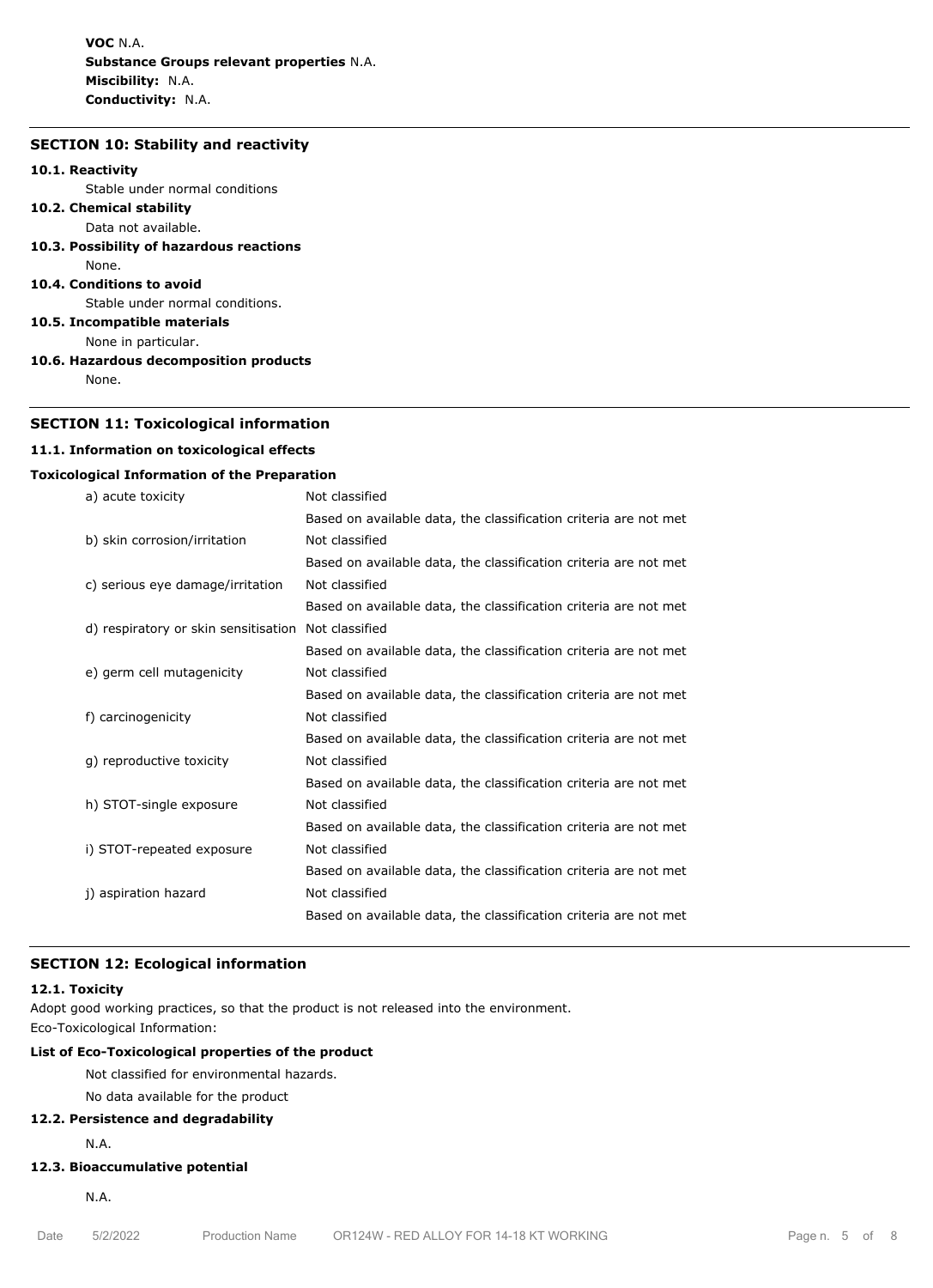#### **12.4. Mobility in soil**

N.A.

# **12.5. Results of PBT and vPvB assessment**

No PBT Ingredients are present

#### **12.6. Other adverse effects**

N.A.

#### **SECTION 13: Disposal considerations**

#### **13.1. Waste treatment methods**

Recover if possible. In so doing, comply with the local and national regulations currently in force.

#### **SECTION 14: Transport information**

**14.1. UN number**

N/A

# **14.2. UN proper shipping name**

ADR-Shipping Name: N/A IATA-Technical name: N/A IMDG-Technical name: N/A

## **14.3. Transport hazard class(es)**

ADR-Class: N/A IATA-Class: N/A IMDG-Class: N/A

#### **14.4. Packing group**

ADR-Packing Group: N/A IATA-Packing group: N/A IMDG-Packing group: N/A

#### **14.5. Environmental hazards**

Toxic ingredients quantity: 0,00

Very toxic ingredients quantity: 0,00

No

Environmental Pollutant: No

# **14.6. Special precautions for user**

Road and Rail (ADR-RID):

ADR-Label: N/A ADR - Hazard identification number: N/A

ADR-Special Provisions: N/A

ADR-Transport category (Tunnel restriction code): N/A

#### Air (IATA):

IATA-Passenger Aircraft: N/A IATA-Cargo Aircraft: N/A IATA-Label: N/A IATA-Subsidiary hazards: N/A IATA-Erg: N/A IATA-Special Provisions: N/A

Sea (IMDG):

IMDG-Stowage Code: N/A IMDG-Stowage Note: N/A IMDG-Subsidiary hazards: N/A IMDG-Special Provisions: N/A IMDG-Page: N/A IMDG-Label: N/A IMDG-EMS: N/A

IMDG-MFAG: N/A

# **14.7. Transport in bulk according to Annex II of MARPOL and the IBC Code**

N.A.

# **SECTION 15: Regulatory information**

**15.1. Safety, health and environmental regulations/legislation specific for the substance or mixture** Dir. 98/24/EC (Risks related to chemical agents at work)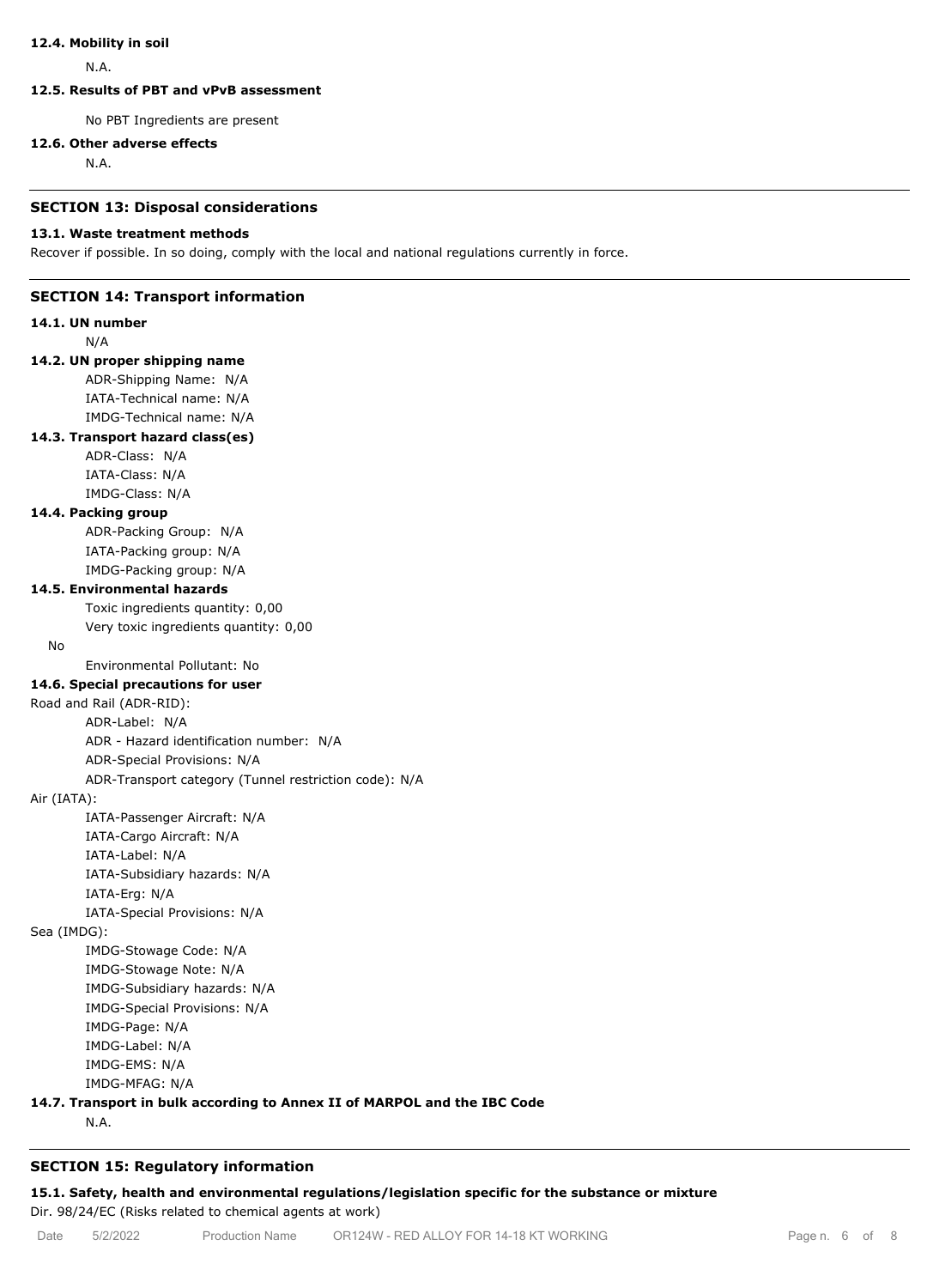Dir. 2000/39/EC (Occupational exposure limit values) Regulation (EC) n. 1907/2006 (REACH) Regulation (EC) n. 1272/2008 (CLP) Regulation (EC) n. 790/2009 (ATP 1 CLP) and (EU) n. 758/2013 Regulation (EU) n. 286/2011 (ATP 2 CLP) Regulation (EU) n. 618/2012 (ATP 3 CLP) Regulation (EU) n. 487/2013 (ATP 4 CLP) Regulation (EU) n. 944/2013 (ATP 5 CLP) Regulation (EU) n. 605/2014 (ATP 6 CLP) Regulation (EU) n. 2015/1221 (ATP 7 CLP) Regulation (EU) n. 2016/918 (ATP 8 CLP) Regulation (EU) n. 2016/1179 (ATP 9 CLP) Regulation (EU) n. 2017/776 (ATP 10 CLP) Regulation (EU) n. 2018/669 (ATP 11 CLP) Regulation (EU) n. 2018/1480 (ATP 13 CLP) Regulation (EU) n. 2019/521 (ATP 12 CLP) Regulation (EU) n. 2020/217 (ATP 14 CLP) Regulation (EU) n. 2020/1182 (ATP 15 CLP) Regulation (EU) n. 2021/643 (ATP 16 CLP) Regulation (EU) 2015/830

Restrictions related to the product or the substances contained according to Annex XVII Regulation (EC) 1907/2006 (REACH) and subsequent modifications:

Restrictions related to the product: None.

Restrictions related to the substances contained: None.

Provisions related to directive EU 2012/18 (Seveso III):

N.A.

#### **Regulation (EU) No 649/2012 (PIC regulation)**

No substances listed

German Water Hazard Class.

Class 3: extremely hazardous.

SVHC Substances:

No data available

#### **15.2. Chemical safety assessment**

No Chemical Safety Assessment has been carried out for the mixture.

#### **SECTION 16: Other information**

This document was prepared by a competent person who has received appropriate training.

Main bibliographic sources:

ECDIN - Environmental Chemicals Data and Information Network - Joint Research Centre, Commission of the European Communities

SAX's DANGEROUS PROPERTIES OF INDUSTRIAL MATERIALS - Eight Edition - Van Nostrand Reinold

The information contained herein is based on our state of knowledge at the above-specified date. It refers solely to the product indicated and constitutes no guarantee of particular quality.

It is the duty of the user to ensure that this information is appropriate and complete with respect to the specific use intended.

This MSDS cancels and replaces any preceding release.

Legend to abbreviations and acronyms used in the safety data sheet:

ACGIH: American Conference of Governmental Industrial Hygienists

ADR: European Agreement concerning the International Carriage of Dangerous Goods by Road.

AND: European Agreement concerning the International Carriage of Dangerous Goods by Inland Waterways

ATE: Acute Toxicity Estimate

ATEmix: Acute toxicity Estimate (Mixtures)

BCF: Biological Concentration Factor

BEI: Biological Exposure Index

BOD: Biochemical Oxygen Demand

CAS: Chemical Abstracts Service (division of the American Chemical Society).

CAV: Poison Center

CE: European Community

CLP: Classification, Labeling, Packaging.

CMR: Carcinogenic, Mutagenic and Reprotoxic

COD: Chemical Oxygen Demand